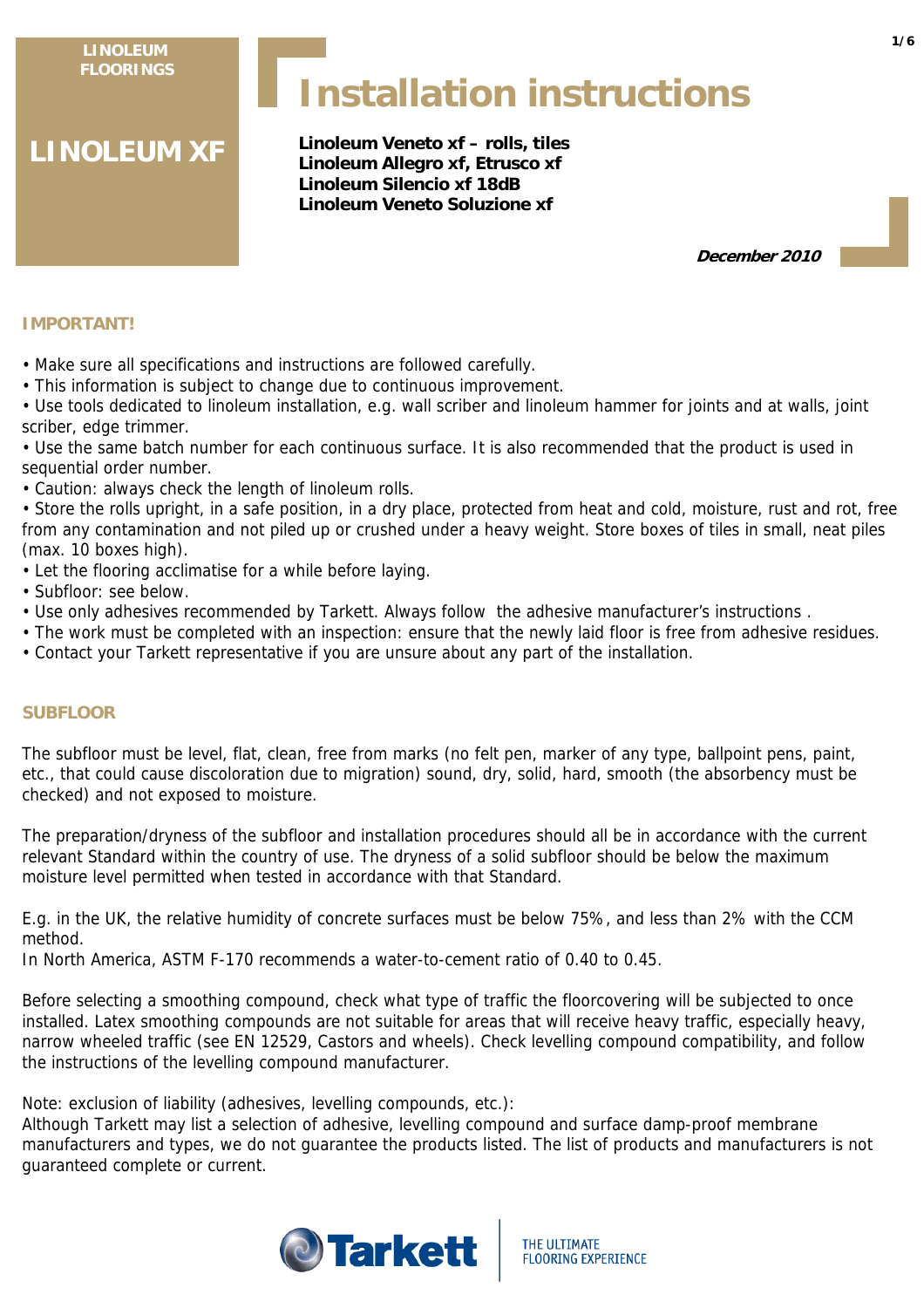Tarkett will accept no liability for any of these products failing to perform in conjunction with any of its products. It is the responsibility of the adhesive, levelling compound and surface damp-proof membrane manufacturer and flooring contractor to ensure the products being used are appropriate for use and applied in accordance with the manufacturers' recommendations.

# **CONDITIONS REQUIRED FOR INSTALLATION**

It is important that sheets/tiles are stored at least 24 hours before installation at a minimum room temperature of 18°C. This temperature should be maintained throughout the installation.

The minimum temperature of the subfloor should be 15°C.

The recommended relative humidity in the room is 50-60%.

Sections of flooring must be cut to the required lengths, plus an allowance of a few centimetres, and stored in the room where they are to be installed.

Tiles should be stored flat in their boxes, in small neat piles (max. 10 boxes high).

## **UNDERFLOOR HEATING**

It is imperative that underfloor heating systems have been previously commissioned and found to be functioning correctly before installation of the floorcovering.

Ensure that the underfloor heating system is switched off 48 hours before installation of the floorcovering commences, and remains off for at least 48 hours after installation is completed. While the underfloor heating system is off, an alternative heating source should be provided, if required, to ensure that the installation area is kept at a constant temperature of 18-27°C.

Gradually increase the temperature over a number of days by only a few degrees per day until the desired room temperature is reached.

The temperature should never exceed the floorcovering industry's agreed maximum of 27°C on the underside of the floorcovering (the adhesive line). Where underfloor heating is used, we recommend that Linoleum tiles are hot welded.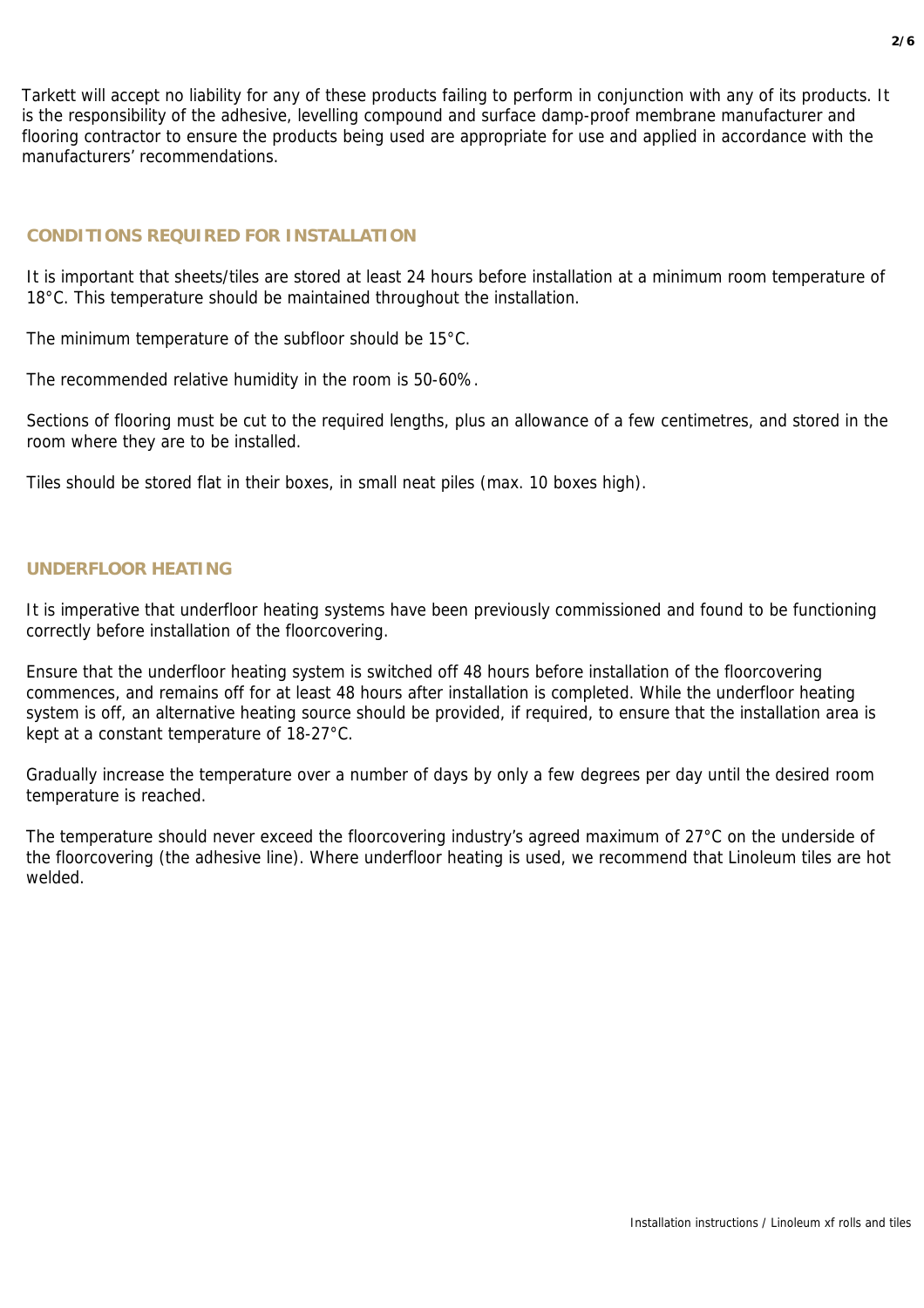# **ROLLS**

At least 24 hours before installation, the material should be cut to the desired lengths; the cut sheets must be acclimatised where they are to be installed by laying them flat on subfloor (or, if this is not possible, in an upright position).

Plan the sheet direction for the area to be installed to ensure that whenever possible joins do not coincide with doorways, main traffic lanes, sinks or urinals.

If the room is reasonably square, the sheets should run parallel to the incoming light.

In long, narrow rooms it is best to install the sheets along the length of the room.

Cut the sheets to length. If coving is necessary, the sheets should be cut longer than the room.

All consecutive sheets should be installed in the **same direction**.



# **LAYING DIRECTION**

# **TILES**

Before starting to install tiles, determine the type of laying taking into account the shape of the room and the design to be laid. See the various methods on the separate sheet.

Install the tiles in a **checkerboard** pattern.

Welding is recommended.

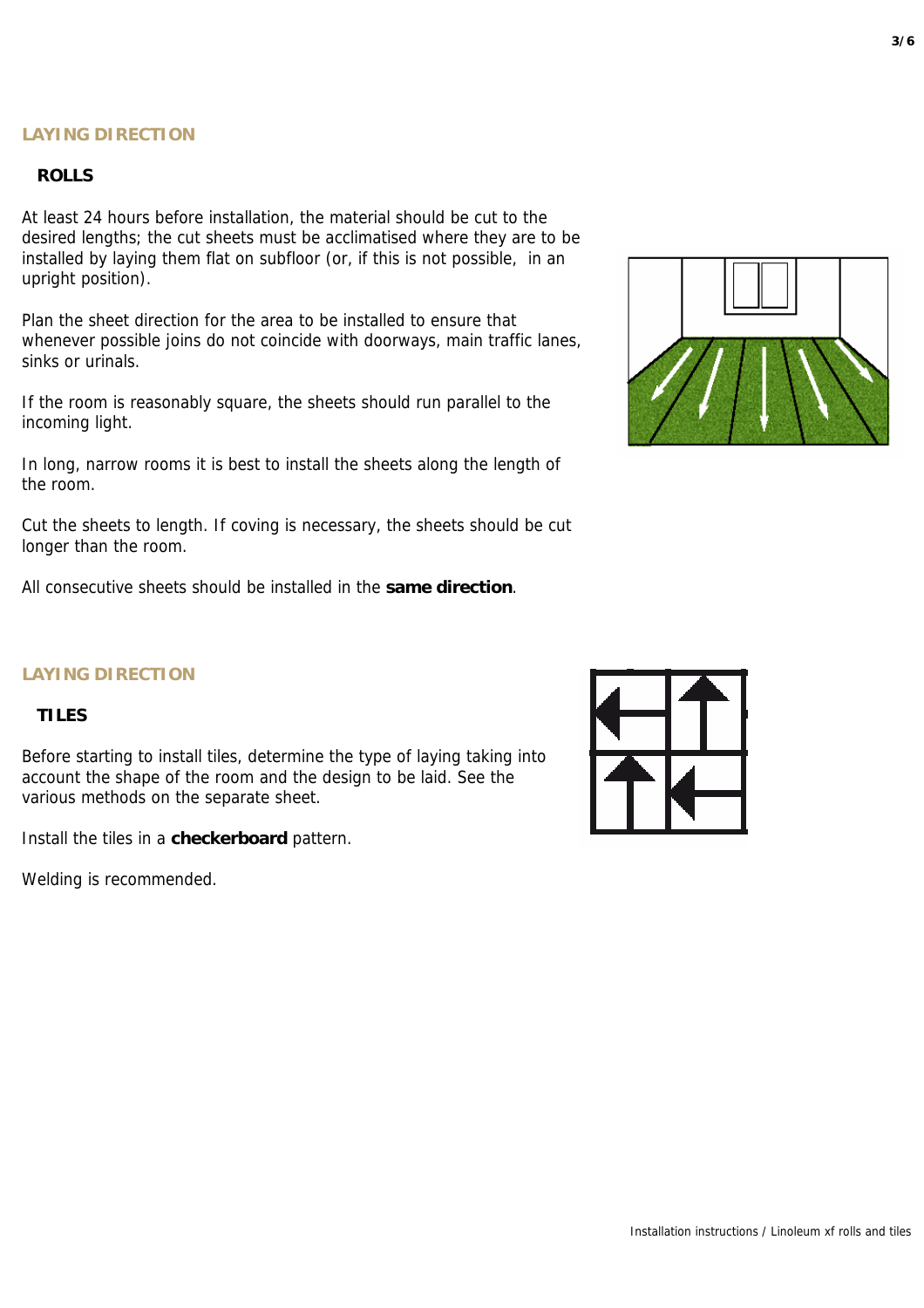# **GLUING 1**

Before gluing, cut one width's edge with an edge trimmer. Install overlapping, cutting the second edge with the joint scriber (after gluing). Press with a heavy roller.

An acrylic adhesive for linoleum should be applied to the entire subfloor.

## **Linoleum xf with jute backing**

An acrylic adhesive for linoleum should be applied to the entire subfloor. Apply adhesive using a trowel B1 (350-400 g/m2) as recommended by Tarkett.

#### **Linoleum xf with PES backing (tiles)**

Use adhesive specified by adhesive manufacturer. Apply adhesive using a trowel B1 (350-400 g/m<sup>2</sup>) as recommended by Tarkett. Install the tiles in a checkerboard pattern, edge to edge, and flatten them by hand as they are placed.

#### **Silencio series**

Use a specific acrylic-type adhesive (see list of recommended adhesives on separate sheet). Apply adhesive using a trowel B1 (350-400 g/m2) as recommended by Tarkett.

#### **Skirting system**

Use contact adhesive (see coving instructions). Apply adhesive using a trowel B1 (350-400 g/m<sup>2</sup>) as recommended by Tarkett.

#### **INSTALLING ELAFONO**

Install Elafono with the jute backing facing upwards and generally edge to edge.

Laying direction: whenever possible, the best is to lay Elafono sheets and linoleum sheets cross wise. If you install Elafono and Linoleum in the same direction, the joints of the Elafono and of the linoleum must have an offset in relation to each other by about 50 cm at least.

Gluing: use an acrylic adhesive for linoleum (the same as recommended for Tarkett Linoleum). Apply adhesive using a trowel B1 at 350-400 g/m2.

Important: Do not install linoleum until the fitted Elafono is completely dried (about 24 to 48 hours after fitting).

**<sup>1</sup>**For more details on gluing, please refer to the separate sheet: Adhesives.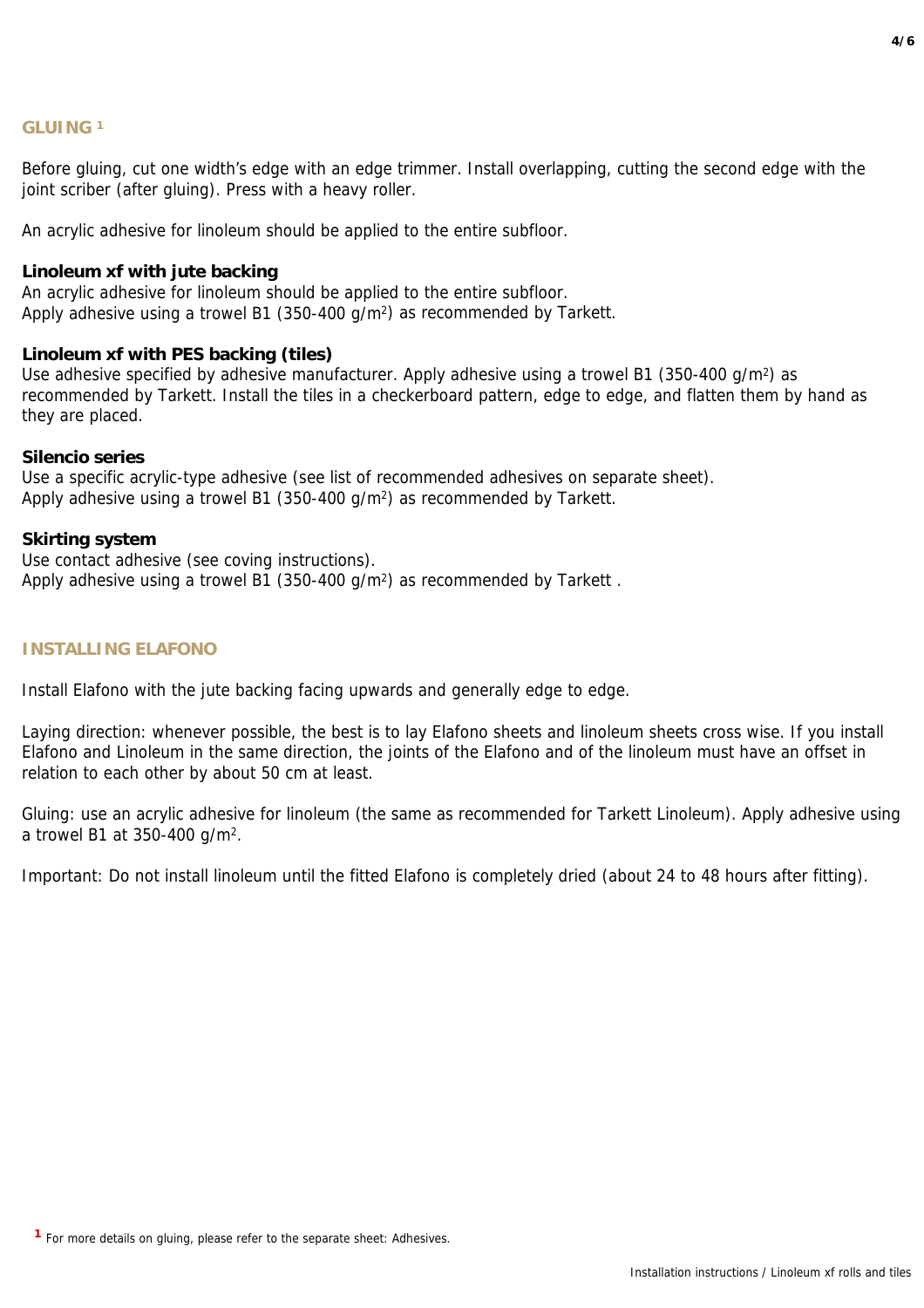Install sheets with a gap of approx. 1.0 mm at joint. (Silencio 0.3 mm). Start hot welding operation (and grooving) minimum 24 to 48 hours maximum after gluing Groove a ''U'' shape of max. 3,5 mm width, preferably by machine.



Depth of grooving 2 mm into the thickness of the material – just over the top of the jute (max.2,5 mm for other product thickness'). Never groove Linoleum Silencio xf to the top of foam.

Carefully clean seam totally free of residues.

The recommended welding rod temperature is about 450 °C. Use hot air welding gun fitted with 5 mm traditional hot speed weld nozzle. When welding the rod must float out slightly on both sides of the joint, on surface.



Weld at approximately 2 metres per minute.

Trim the welding in two successive operations using a "quarter moon knife", Mozart knife, or similar.







The second cut should be done when the welding rod is still slightly warm.

# **IMPORTANT !**

ALWAYS do trials before starting the welding operation to adjust to existing site conditions.

**4/6**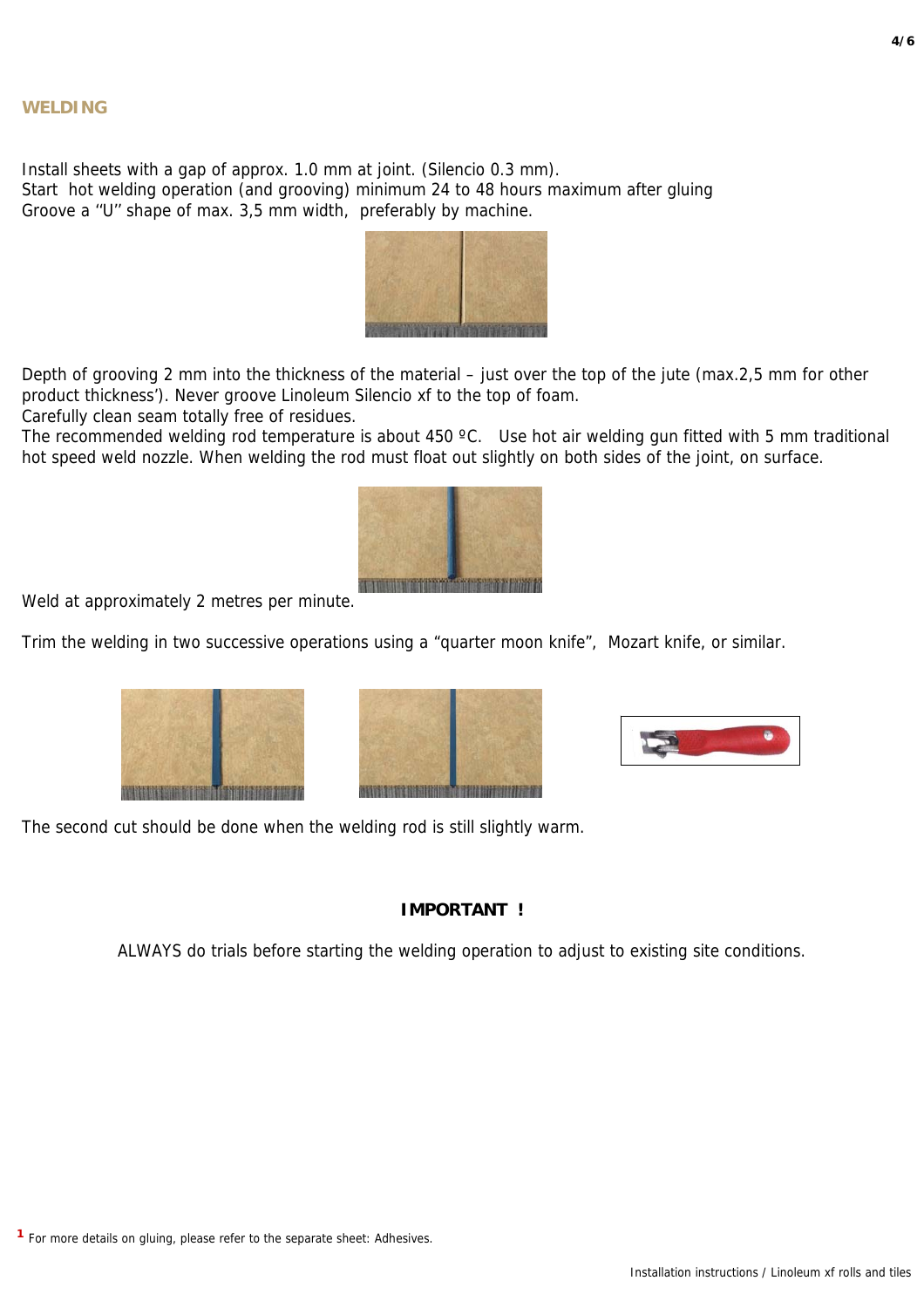#### **COVING SYSTEM**

The area to be coved must be flat, clean, without any marks (no felt pen, marker of any type, ballpoint pens, paint, etc., that could cause discoloration due to migration) sound, dry, solid, hard, smooth and not exposed to moisture.

Use tools dedicated to linoleum installation, e.g. wall scriber and linoleum hammer for joints and near walls, combi joint scriber, cork press.

# **1 - Self-coving**

## **Installation**

Install plinths first, overlap the rest of the surface to the plinth, and use the combi joint scriber (after gluing). Press it well into the wall and the floor.

#### **Gluing**

Contact adhesive should be applied to the entire subfloor, to the wall and to the plinths.

#### **Welding**

Groove and weld the coving system with the entire floor surface 24 hours min after installation using Linoleum xf welding rod.

## **2 – Two other skirting systems are the most usual**

## **a) Linoleum Preformed skirting**

First install the skirtings. Linoleum skirtings are available on request for all Veneto xf, Allegro xf and Etrusco xf colours.

For internal as well as for external corners, cut the skirting with a mitre saw.



# **b) Linoleum skirting system on cove formers (PVC profiles PA20-25).**

First install the cove formers.

Cut internal and external corners (at 45°).

The future skirting dimension (wide) are prepared with a strip cutter. The internal and external corners can be cut with a 45° special template before the installation.

Use contact adhesive and start to install from the wall (ex. pencil line), to the cove profile and to the ground use a cork press (see also installation).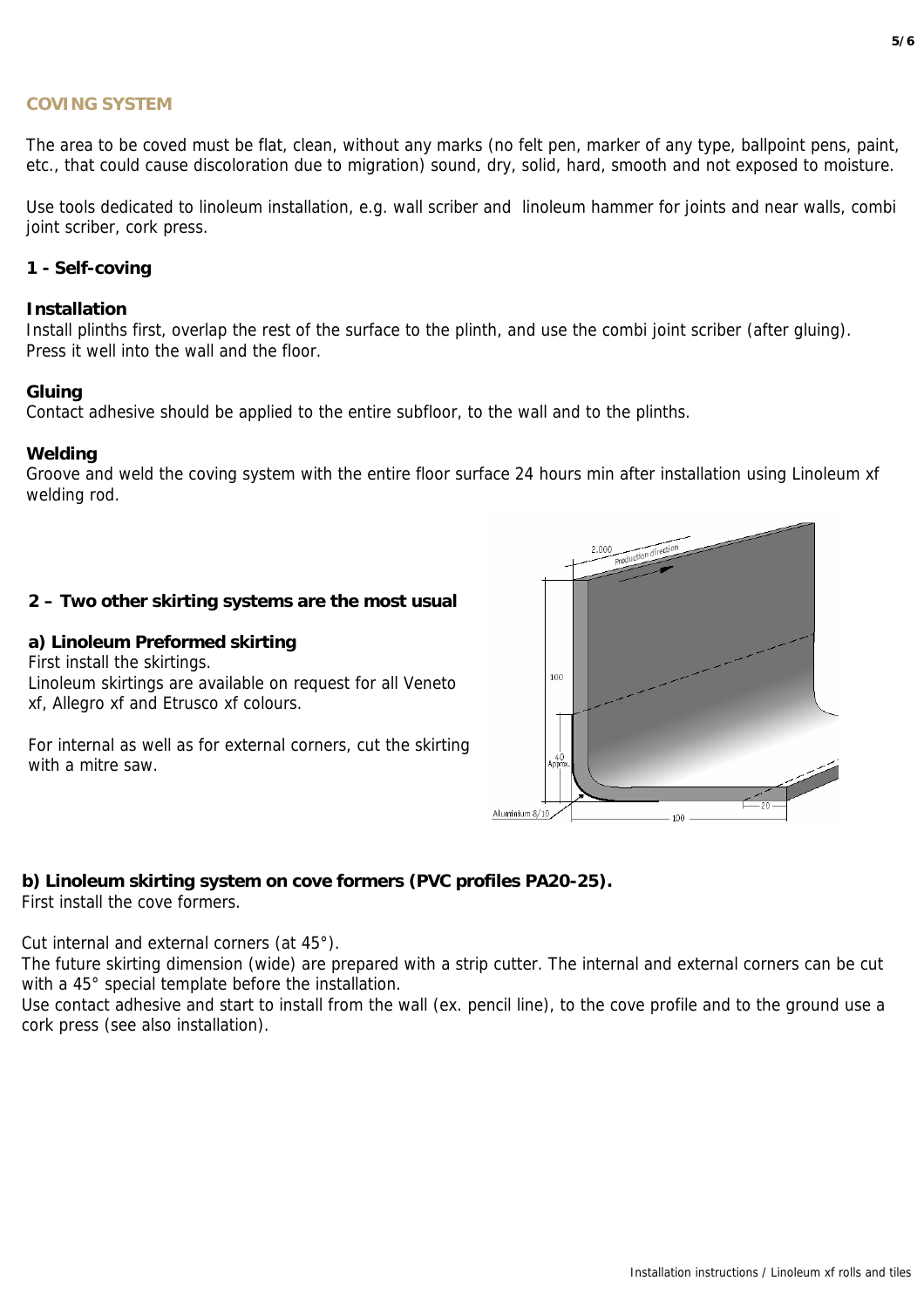# **AFTER INSTALLATION**

IMPORTANT! Wait 48 to 72 hours before allowing any foot traffic or moving in furniture.

## **Protection of installation**

If building work is carried out after installation, the floor should always be protected by covering it with hardboard or plywood sheeting. Masking tape must not be stuck directly to the floor.

Never subject a newly installed floorcovering to heavy wheeled traffic at an early stage, as this will force adhesive from beneath the floorcovering.

#### **Initial site cleaning**

An initial site cleaning is always recommended before the new floorcovering is commissioned.

Residual adhesive should be removed with methylated spirits and a clean cloth.

Lightly soiled floors: vacuum, sweep or damp mop the area to remove loose dirt and building dust. A combined machine is very effective for large areas (combined scrubber/dryer with cylindrical brushes for safety flooring).

#### **Preventive care**

About 80% of all the dirt is brought in from outside. An effective entrance dirt barrier system is needed.

Ideally it should be approx. 7-8 m in heavy traffic entrances based on the three- stage principle:

- One scraper grid before the door
- One "grass" mat
- One fibre mat